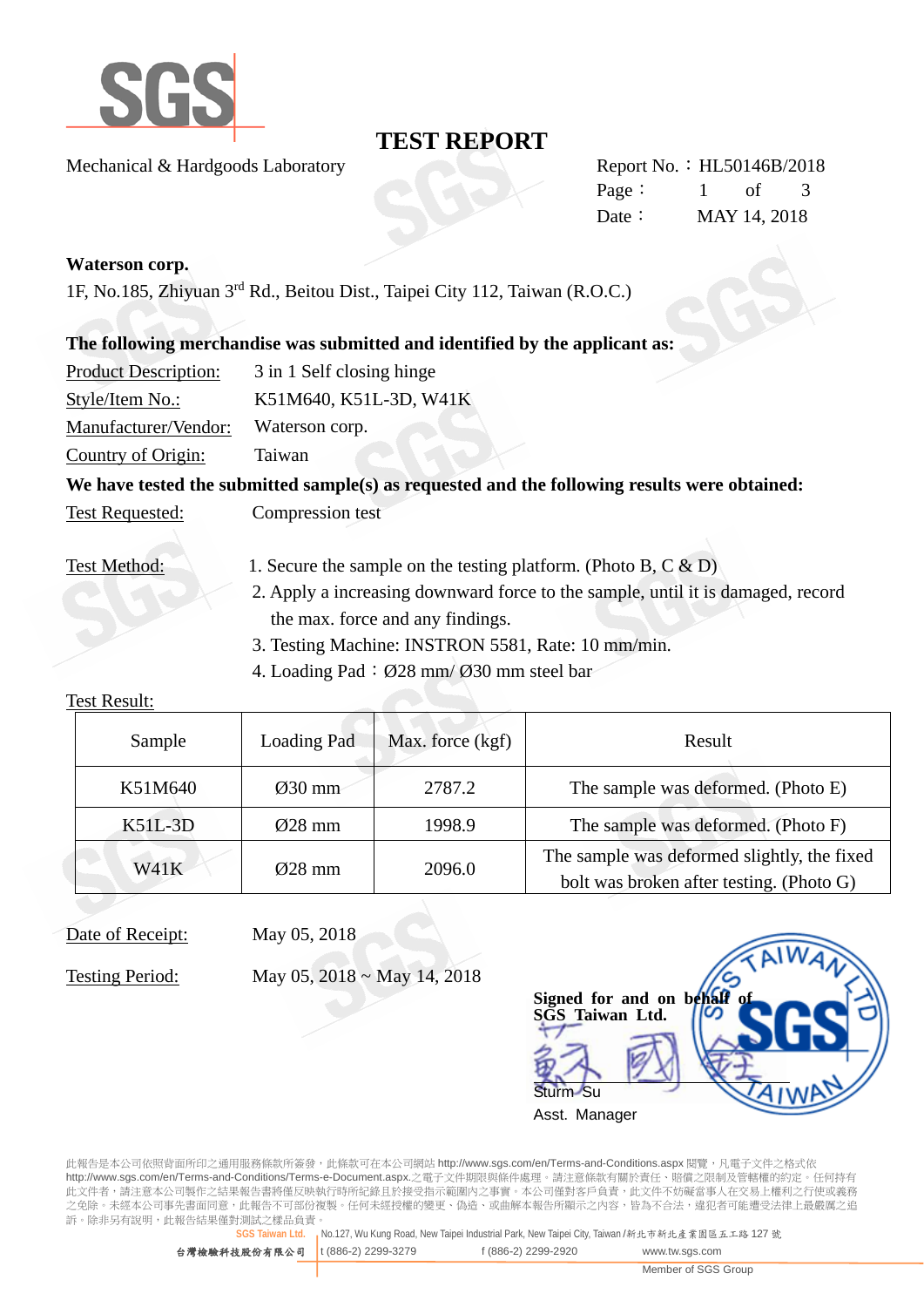

### Mechanical & Hardgoods Laboratory Report No.: HL50146B/2018

# **TEST REPORT**

Page: 2 of 3

**– Picture(s)–** 



此報告是本公司依照背面所印之通用服務條款所簽發,此條款可在本公司網站 http://www.sgs.com/en/Terms-and-Conditions.aspx 閱覽,凡電子文件之格式依 http://www.sgs.com/en/Terms-and-Conditions/Terms-e-Document.aspx.之電子文件期限與條件處理。請注意條款有關於責任、賠償之限制及管轄權的約定。任何持有 此文件者,請注意本公司製作之結果報告書將僅反映執行時所紀錄且於接受指示範圍內之事實。本公司僅對客戶負責,此文件不妨礙當事人在交易上權利之行使或義務 之免除。未經本公司事先書面同意,此報告不可部份複製。任何未經授權的變更、偽造、或曲解本報告所顯示之內容,皆為不合法,違犯者可能遭受法律上最嚴厲之追 訴。除非另有說明,此報告結果僅對測試之樣品負責。

**SGS Taiwan Ltd.** No.127, Wu Kung Road, New Taipei Industrial Park, New Taipei City, Taiwan /新北市新北產業園區五工路 127 號

| 台灣檢驗科技股份有限公司   t (886-2) 2299-3279 | f (886-2) 2299-2920 | www.tw.sgs.com      |
|------------------------------------|---------------------|---------------------|
|                                    |                     | Member of SGS Group |